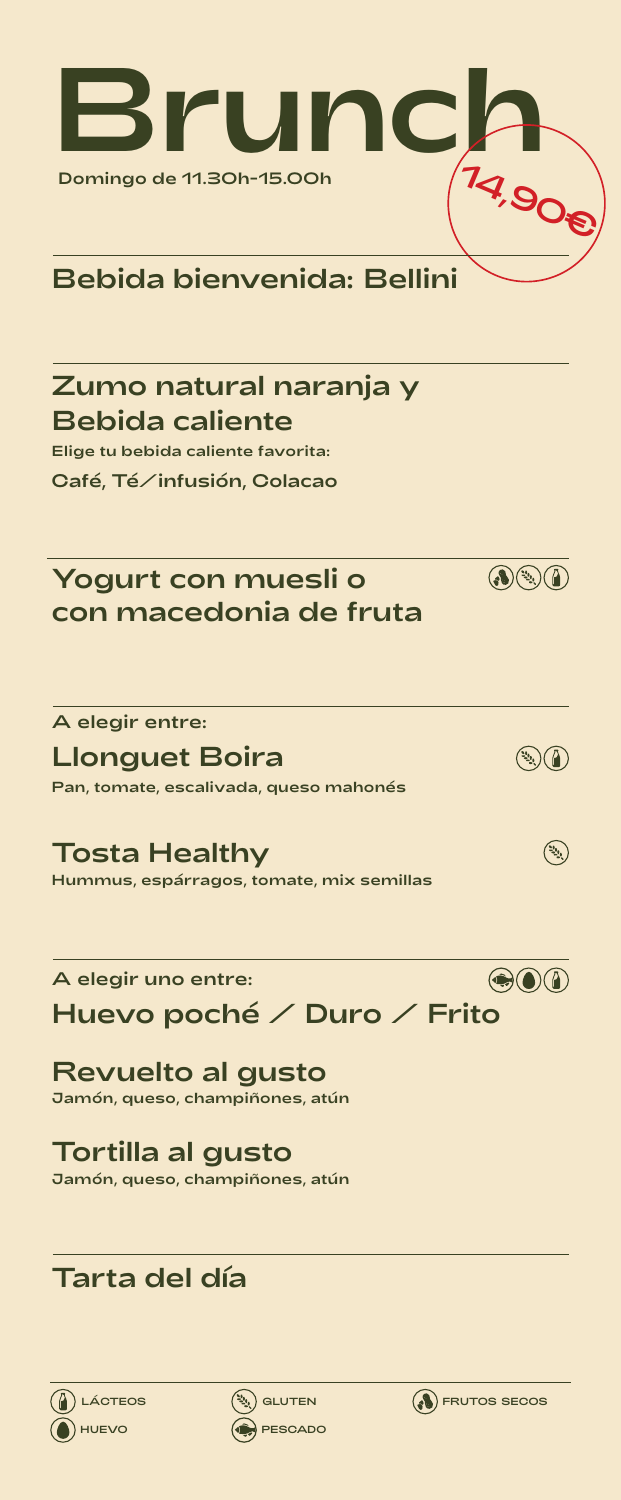

## Welcome drink: Bellini

#### Fresh orange juice & Drink

Choose your favorite hot beverage: Coffee, Tea/infusion, Colacao

## Yogurt with muesli or fruit salad



#### Llonguet Boira

Rustic white bread roll with tomato, "escalivada" (salad of roasted red peppers) and mahon cheese

### Healthy Toast

Hummus, asparagus, tomato, mixed seeds

## Eggs, any way you like Poached / Boiled / Fried

#### Scrambled eggs

with a choice the following ham, cheese, mushrooms, tuna fish

#### **Omelette** with a choice of fillings ham, cheese, mushrooms, tuna fish

# Cake of the day







 $\bigcircled{(\bullet)}$